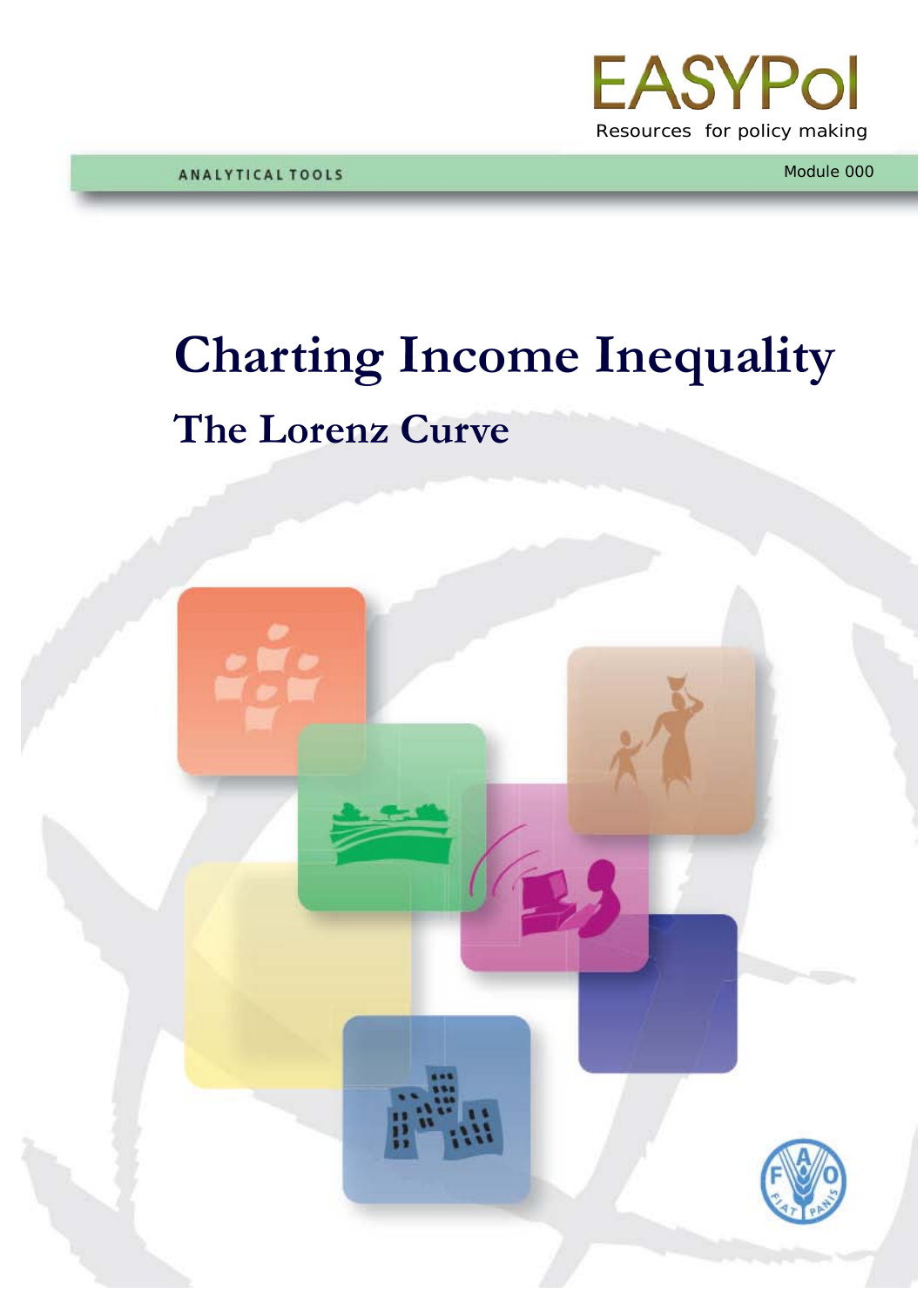

# **Charting Income Inequality**

### **The Lorenz Curve**

by

Lorenzo Giovanni Bellù, Agricultural Policy Support Service, Policy Assistance Division, FAO, Rome, Italy

Paolo Liberati, University of Urbino, "Carlo Bo", Institute of Economics, Urbino, Italy

for the

Food and Agriculture Organization of the United Nations, FAO



#### **About EASYPol**

The EASYPol home page is available at: *[www.fao.org/easypol](http://www.fao.org/easypol)*

EASYPol is a multilingual repository of freely downloadable resources for policy making in agriculture, rural development and food security. The resources are the results of research and field work by policy experts at FAO. The site is maintained by FAO's Policy Assistance [Support Service,](http://www.fao.org/tc/policy-support) Policy and Programme Development Support Division, FAO.

This modules is part of the resource package **Analysis and monitoring of socio-economic** [impacts of policies.](http://www.fao.org/easypol/output/browse_by_training_path.asp?Lchain=&id=303&id_cat=303&display=&first=&type=&latestrecords=&pub_id=303&abstr_type=&abstr=&menuitem=&ascdes=&ordenAnt=4&orden=4&boton=1&Direccion=4)

The designations employed and the presentation of the material in this information product do not imply the expression of any opinion whatsoever on the part of the Food and Agriculture Organization of the United Nations concerning the legal status of any country, territory, city or area or of its authorities, or concerning the delimitation of its frontiers or boundaries.

**[© FAO November](http://www.fao.org/copyright_EN.htm) 2005**: All rights reserved. Reproduction and dissemination of material contained on FAO's Web site for educational or other non-commercial purposes are authorized without any prior written permission from the copyright holders provided the source is fully acknowledged. Reproduction of material for resale or other commercial purposes is prohibited without the written permission of the copyright holders. Applications for such permission should be addressed to: **[copyright@fao.org](mailto:copyright@fao.org)**.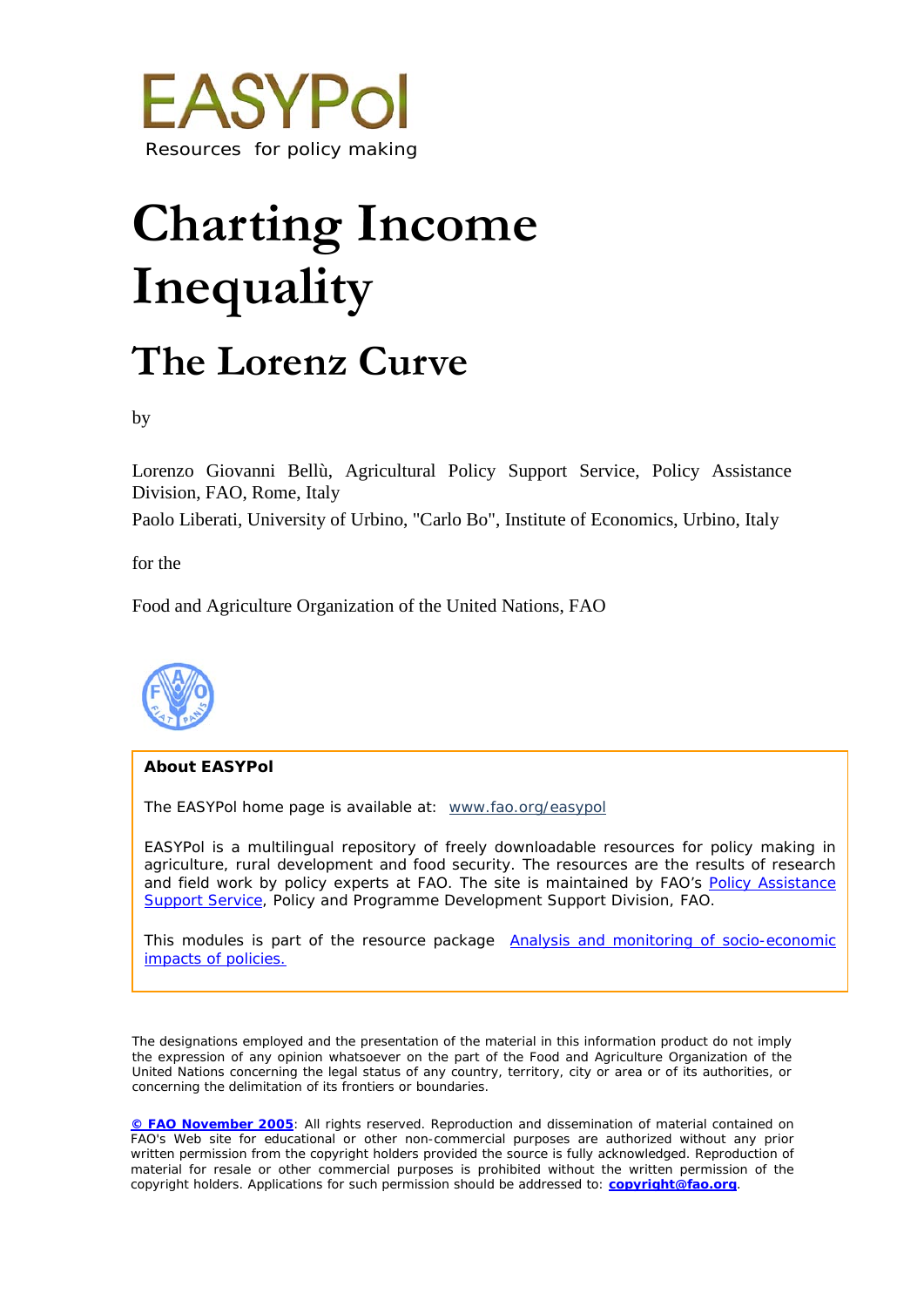### Table of Contents

| $\mathbf{1}$   |                                                     |  |  |  |  |
|----------------|-----------------------------------------------------|--|--|--|--|
| 2              |                                                     |  |  |  |  |
| 3              |                                                     |  |  |  |  |
| 4              | A step-by-step procedure to build the Lorenz curve3 |  |  |  |  |
|                | 4.1                                                 |  |  |  |  |
|                |                                                     |  |  |  |  |
| 5              |                                                     |  |  |  |  |
|                | 5.1                                                 |  |  |  |  |
|                | 52                                                  |  |  |  |  |
| 6              |                                                     |  |  |  |  |
|                | 6.1                                                 |  |  |  |  |
|                | 6.2                                                 |  |  |  |  |
|                | 6.3                                                 |  |  |  |  |
|                |                                                     |  |  |  |  |
| $\overline{7}$ |                                                     |  |  |  |  |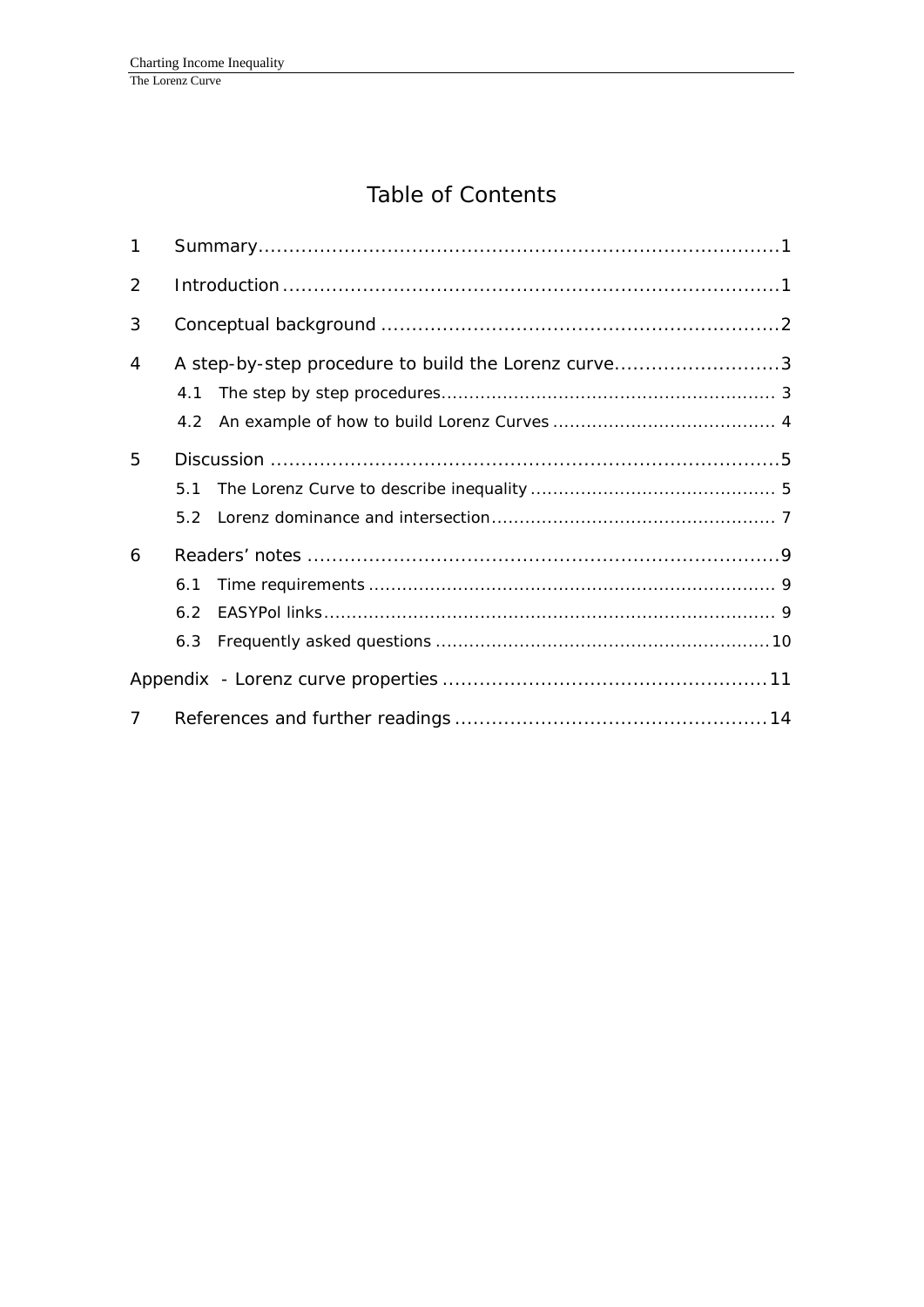#### **1 SUMMARY**

This module explains how to build **[Lorenz Curves](http://www.fao.org/tc/easypol/output/glossary_term.asp?id=14901)** for income distributions and discusses their use for inequality measurement. A short conceptual background, a stepby-step procedure and a simple numerical example illustrate how to calculate and draw Lorenz Curves. A discussion on the use of Lorenz Curves to represent inequality is also provided. It highlights that the Lorenz Curve is one of the most used ways of representing income distributions in empirical works thanks to its immediate comparability with a "natural" benchmark, the **[Equidistribution line](http://www.fao.org/tc/easypol/output/glossary_term.asp?id=14921)**, representing the most egalitarian distribution. The concepts of **Lorenz [dominance](http://www.fao.org/tc/easypol/output/glossary_term.asp?id=14922)** and **[intersection of](http://www.fao.org/tc/easypol/output/glossary_term.asp?id=14923)  [Lorenz Curves](http://www.fao.org/tc/easypol/output/glossary_term.asp?id=14923)** are also discussed. Furthermore, the appendix provides a detailed presentation of the properties of the Lorenz Curves.

#### **2 INTRODUCTION**

#### **Objectives**

The aim of this module is to illustrate the functioning and the meaning of one of the most popular tools to measure inequality in an income distribution, i.e., the Lorenz Curve. The idea being to develop methods to allow analysts to build Lorenz Curves starting from any income distribution and, possibly, to compare inequality among different income distributions.

#### **Target audience**

This module targets all policy analysts who work in either public administrations (central and local), NGOs, political parties, professional organizations or in consulting firms that are willing to enhance their expertise in analyzing inequality in income distributions. Lecturers in selected undergraduate courses in the economics of inequality and poverty (and other related fields) may also be interested in using this material for academic purposes.

#### **Required background**

The module should be delivered to an audience that is already familiar with basic mathematics and statistics. In addition, the concept of income distributions and **[quantiles of incomes](http://www.fao.org/tc/easypol/output/glossary_term.asp?id=14925)** should be covered before delivering this module.

To find relevant materials in these areas, the reader can follow the links included in the text to other EASYPol modules or references $^1$  $^1$ . See also the list of useful EASYPol links included at the end of this module.

<span id="page-3-0"></span><sup>&</sup>lt;sup>1</sup> EASYPol hyperlinks are shown in blue, as follows:

a) training paths are shown in **underlined bold font**

b) other EASYPol modules or complementary EASYPol materials are in *bold underlined italics*;

c) links to the glossary are in **bold**; and

d) external links are in *italics*.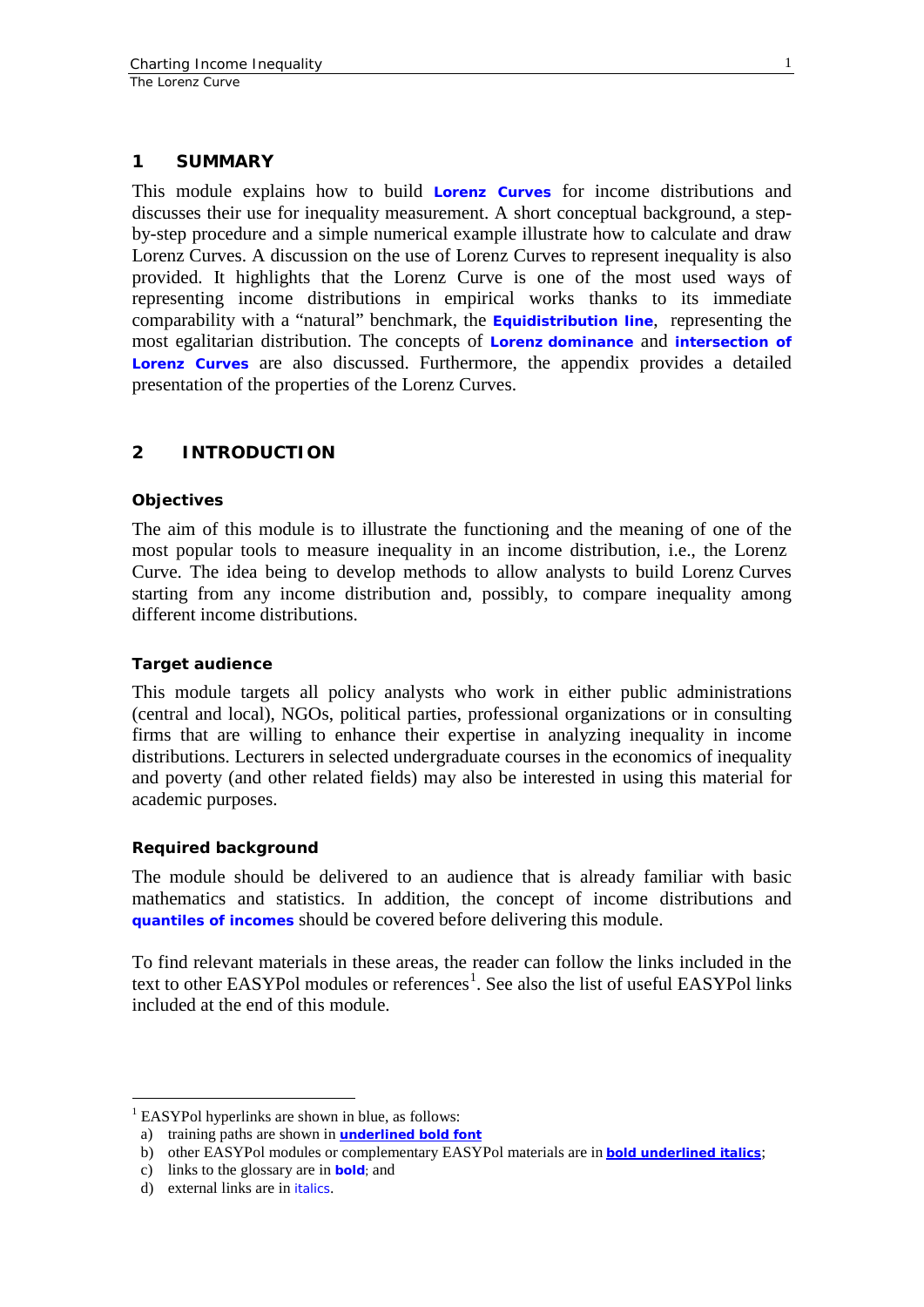#### **3 CONCEPTUAL BACKGROUND**

The Lorenz Curve is a tool used to represent income distributions as proposed by Lorenz (1905); it tells us which proportion of total income is in the hands of a given percentage of population<sup>[2](#page-4-0)</sup>. This method is conceptually very similar to the method by quantiles. However, instead of ending up with income shares, the Lorenz Curve relates the cumulative proportion of income to the cumulative proportion of individuals.

The Lorenz Curve is obtained as follows:

The *x*-axis records the cumulative proportion of population ranked by income level. Its range is therefore  $(0,1)$ .

The *y*-axis records the cumulative proportion of income for a given proportion of population, i.e. the income share calculated by taking the cumulated income of a given share of the population, divided by the total income Y, as follows:

$$
L\left(\frac{k}{P}\right) = \frac{\sum_{i=1}^{k} y_i}{Y}
$$

where :

-

 $k=1,...n$  is the position of each individual in the income distribution;  $i=1...k$  is the position of each individual in the income distribution;

*P* is the total number of individuals in the distribution;  $y_i$  is the income of the *i*<sup>th</sup> individual in the distribution

 $\sum_{i=1}^k$ *i*  $y_i$  is the cumulated income up to the  $k^{th}$  individual. 1

It is apparent that  $\sum_{i=1}^{k}$ *i i y* 1 ranges between 0, for *k*=0, and *Y*, for *k*=*n*, therefore

$$
L\left(\frac{k}{P}\right) = \frac{\sum_{i=1}^{k} y_i}{Y}
$$
 ranges between 0 and 1<sup>3</sup>.

<span id="page-4-0"></span><sup>2</sup> Remember that an income distribution of a finite population of *n* individuals is an ordered list of incomes (from the lowest to the highest) where each income  $y_i$  is attached to a given individual or household *i*. The analytical representation is:  $\mathbf{y} = (y_1, y_2, ..., y_n)$  where **y** indicates a «vector» of individual incomes. If household incomes are considered, then to each household income there should also be attached a number *w* reflecting household size, in order to make meaningful comparisons among income levels:  $\mathbf{y} = ((w_1, y_1), (w_2, y_2), ..., (w_n, y_n))$ . The case where incomes are owned by individuals is indeed a special case where  $w_i=1$  for each observation.

<span id="page-4-1"></span><sup>&</sup>lt;sup>3</sup> For a detailed analysis of the properties of the Lorenz curve, see the discussion in section 5, below, and the Appendix (section 8) to this module.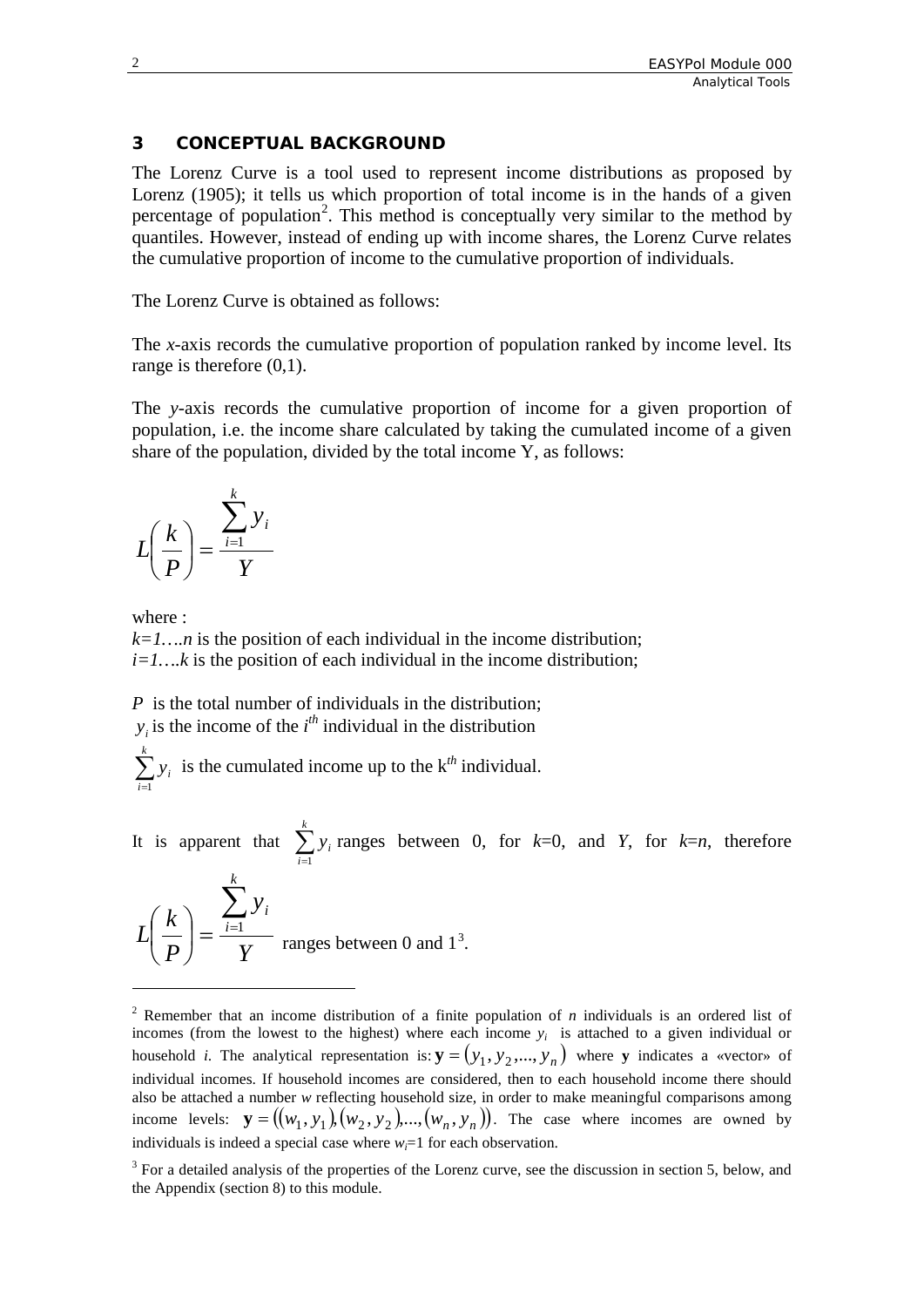Figure 1, below, illustrates the shape of a typical Lorenz Curve. As you can see, in the graph, the curve starts from coordinates (0,0), as a zero fraction of the population owns a zero fraction of income. Since the Lorenz Curve records cumulative proportions, it must be that total population owns total income. Hence, the Lorenz Curve has coordinates (1,1) at the end point. Now, if income was equidistributed across a population (i.e. everybody had the same income), it would follow that a given proportion of the population (say 10 per cent) would have the same proportion of income (10 per cent). For example, if in a population of 100 individuals everybody had (1/100) of total income, the graph of the underlying income distribution would be the equidistribution line. Typically, an income distribution is made of poor and rich people. It means that poor individuals own less than an equidistributed share of total income because richer individuals own more than the same equidistributed share. Therefore, for a typical income distribution, the Lorenz Curve is the convex curve as depicted in Figure 1.

In the next sections a step by step procedure to work out a Lorenz Curve, a simple numerical example and a discussion on how to benckmark Lorenz Curves against the equidistribution line are presented.



**Figure 1 - The Lorenz Curve and the equidistribution line**

#### **4 A STEP-BY-STEP PROCEDURE TO BUILD THE LORENZ CURVE**

#### **4.1 The step by step procedures**

Figure 2, below, illustrates the path to build the Lorenz Curve.

To build a Lorenz Curve you first need to calculate the proportion of income belonging to each individual and which proportion of total population that same individual represents, Step 2. The next step is to cumulate both proportions, Step 3. Step 4, instead, defines the benchmark for the Lorenz Curve, the equidistributed line. The equidistribution line is defined on the basis of the most equalitarian income distribution: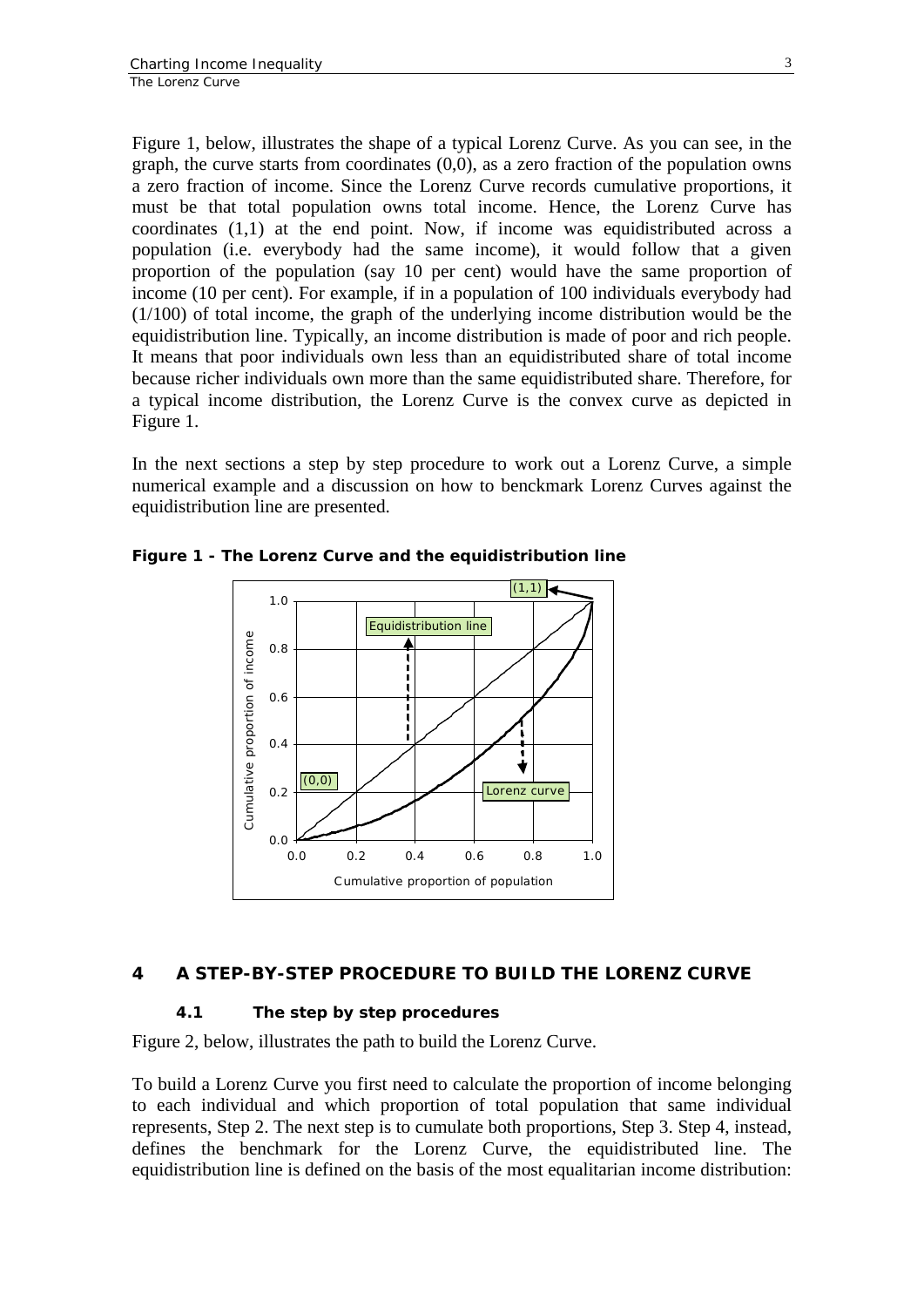each individual owns the same income, i.e., income is perfectly distributed among a given population<sup>[4](#page-6-0)</sup>. In an ordinary income distribution, not all incomes are equal, which means that the Lorenz Curve will always lie below the equidistribution line. In Step 5, the two cumulative proportions are plotted.



**Figure 2 - A step-by-step procedure to build Lorenz Curves**

#### **4.2 An example of how to build Lorenz Curves**

An example of a simple income distribution is given below in Table 1, below, where a list of 5 incomes is given, expressed, say, in US\$/year.

**Table 1 - An example of income distribution, US\$/year**

| Individual | Income |
|------------|--------|
|            | 2,417  |
| 2          | 7,800  |
| 3          | 8,489  |
| 4          | 10,072 |
| 5          | 12.957 |

In this income distribution, individual 1 owns US\$2,417/year (he/she is the poorest), while individual 5 owns US\$12,957/year (he/she is the richest). Table 2 below, illustrates the process to build the Lorenz Curve<sup>[5](#page-6-1)</sup>:

<span id="page-6-0"></span><sup>&</sup>lt;sup>4</sup> In the equidistribution line, the cumulative proportion of income is equal to the cumulative proportion of population (i.e., ten per cent of population owns ten per cent of income, twenty per cent of population owns twenty per cent of income, and so on).

<span id="page-6-1"></span><sup>5</sup> Most of the content of this tool will be discussed assuming «individuals» as reference

units. Things do not change when «households» are considered. The adjustments needed to work with households are dealt with in the EASYPol Module 032: *[Equivalence Scales: General Aspects](http://www.fao.org/docs/up/easypol/325/equiv_scales_general_032en.pdf)*, and related EASYPol Modules.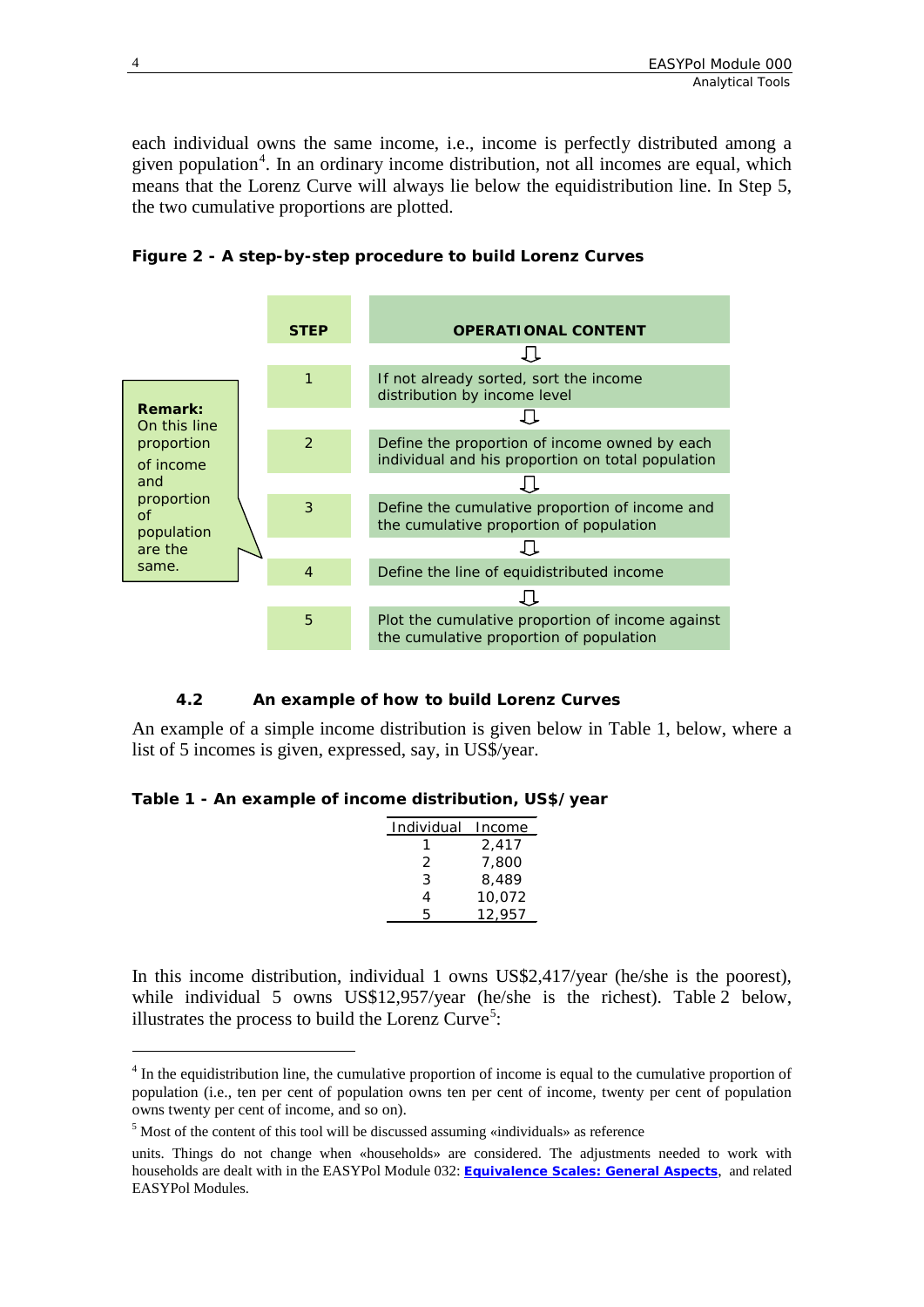| Step 1                                          |                                             | Step 2                                                                                                               |                                                         | Step 3                                                          |                                           | Step 4                                         | Step 5                                                                                   |
|-------------------------------------------------|---------------------------------------------|----------------------------------------------------------------------------------------------------------------------|---------------------------------------------------------|-----------------------------------------------------------------|-------------------------------------------|------------------------------------------------|------------------------------------------------------------------------------------------|
| Order the income<br>distribution                |                                             | Define the proportion of income owned by<br>each individual and the proportion of<br>population corresponding to him |                                                         | Define the cumulative<br>proportion of income and<br>population |                                           | Define the<br>equidistribution<br>line         | Plot the cumulativ<br>proportion of incon<br>against the cumulat<br>proportion of popula |
| Individuals                                     | Income                                      | Proportion of income<br>belonging to each<br>individual                                                              | Proportion of each<br>individual on total<br>population | Cumulative<br>proportion of<br>income                           | Cumulative<br>proportion of<br>population |                                                | See Graph                                                                                |
| 1<br>$\overline{2}$<br>3<br>$\overline{4}$<br>5 | 2,417<br>7.800<br>8.489<br>10.072<br>12.957 | 0.058<br>0.187<br>0.203<br>0.241<br>0.310                                                                            | 0.200<br>0.200<br>0.200<br>0.200<br>0.200               | 0.058<br>0.245<br>0.448<br>0.690<br>1.000                       | 0.200<br>0.400<br>0.600<br>0.800<br>1.000 | <b>Remark: The</b><br>equidistribution line    | below                                                                                    |
| Total                                           | 41.735                                      | 1.000                                                                                                                | 1.000                                                   |                                                                 |                                           | can be built following<br>Step 1 to 3 assuming |                                                                                          |
| Step 1                                          |                                             | Step 2                                                                                                               |                                                         | Step 3                                                          |                                           | that everybody has<br>the same income          | Step 5                                                                                   |
| Order the income<br>distribution                |                                             | Define the proportion of income owned by<br>each individual and the proportion of<br>population corresponding to him |                                                         | Define the cumulative<br>proportion of income and<br>population |                                           |                                                | Plot the cumulativ<br>proportion of incon<br>against the cumulat<br>proportion of popula |
| Individuals                                     | Income                                      | Proportion of income<br>belonging to each<br>individual                                                              | Proportion of each<br>individual on total<br>population | Cumulative<br>proportion of<br>income                           | Cumulative<br>proportion of<br>population |                                                | See Graph<br>below                                                                       |
| $\mathbf{1}$                                    | 8.347                                       | 0.200                                                                                                                | 0.200                                                   | 0.200                                                           | 0.200                                     |                                                |                                                                                          |
| $\overline{2}$                                  | 8.347                                       | 0.200                                                                                                                | 0.200                                                   | 0.400                                                           | 0.400                                     |                                                |                                                                                          |
| 3                                               | 8,347                                       | 0.200                                                                                                                | 0.200                                                   | 0.600                                                           | 0.600                                     |                                                |                                                                                          |
| $\overline{4}$<br>5                             | 8.347                                       | 0.200                                                                                                                | 0.200                                                   | 0.800                                                           | 0.800                                     |                                                |                                                                                          |
| Total                                           | 8.347<br>41.735                             | 0.200<br>1.000                                                                                                       | 0.200<br>1.000                                          | 1.000                                                           | 1.000                                     |                                                |                                                                                          |

**Table 2 - Calculating Lorenz Curves**

#### **5 DISCUSSION**

#### **5.1 The Lorenz Curve to describe inequality**

The Lorenz Curve is a very useful way to calculate income inequality. Figure 3, below, shows the shape of Lorenz Curves in the case of the three income distributions **A**, **B** and **C**, with the same total income.

Example 1: Case **A** is that of an ordinary income distribution. As incomes are lined up in ascending order, the best thing that can happen is that any given person can pass by with an income that is at most equal to the income of the next person that passes by; usually it is lower, as in the case of distribution **A**. As the Lorenz Curve cumulates proportions of income, when the first 10 per cent of the population has gone away, in an ordinary income distribution you **must** have handed out less than 10 per cent of total income. This means that there will be another 10 per cent of the population that will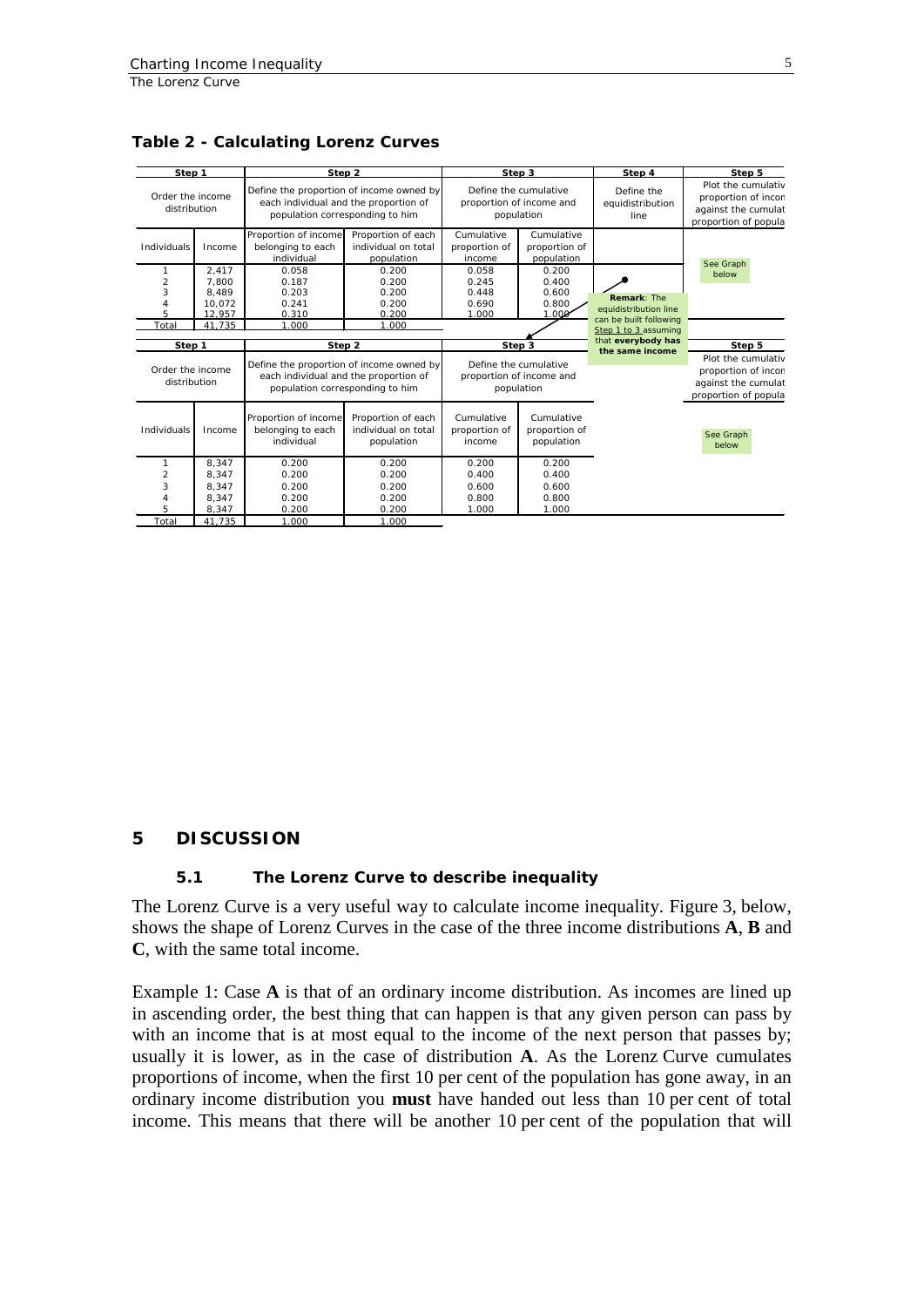pass by with more than 10 per cent of total income. The shape of the Lorenz Curve is therefore of a convex shape. $6$ 

In Lorenz Curve representations, less inequality means that you will get a less pronounced convexity.

Example 2: Let us consider what happens in the case of equal incomes (the case of distribution **B**). In this case, each person that passes by has an equal share of total income, as incomes are all equal. As the Lorenz Curve cumulates proportions of income, when the first, say, 10 per cent of the population has gone away, you **must** have handed out 10 per cent of total income, as everybody has the same income. If it were that only 5 per cent of the total income had gone when the first 10 per cent of the population had passed by, then there would be some point in the parade where another 10 per cent of the population would pass by with more than 10 per cent of total income. But this would contradict the hypothesis that all incomes are equal. The case of equal incomes is therefore a case where, as far as population goes, in the parade the same percentage of total income goes with it. This gives rise to a linear Lorenz Curve, the socalled «equidistribution line». Indeed, for distribution **B**, the Lorenz Curve is a straight line. In this case, there is the minimum concentration of income. More precisely, there is **zero concentration**, as everybody has the same income.

More inequality in income distributions implies more convex Lorenz Curves. At the extreme of distribution **C,** all persons except for one pass by with zero income, i.e., with zero per cent of total income. Only the last individual (or, say, the last 10 per cent of the population) will hold 100 per cent of total income. The Lorenz Curve is therefore a kinked curve, running on zero until the last individual is reached and then jumping to 100 per cent. In this specific case, there is the maximum concentration of income as possible.

The shape of the Lorenz Curve is therefore a good visual indicator of how much inequality there is in an income distribution. When incomes are less dispersed (i.e., there is little variability among incomes), the Lorenz Curve tend towards the equidistribution line. When incomes are more dispersed (i.e., there is a greater variability among incomes), the Lorenz Curve tend towards the kinked curve.

<span id="page-8-0"></span> $6$  See Appendix at the end of this module for a generalization of this property.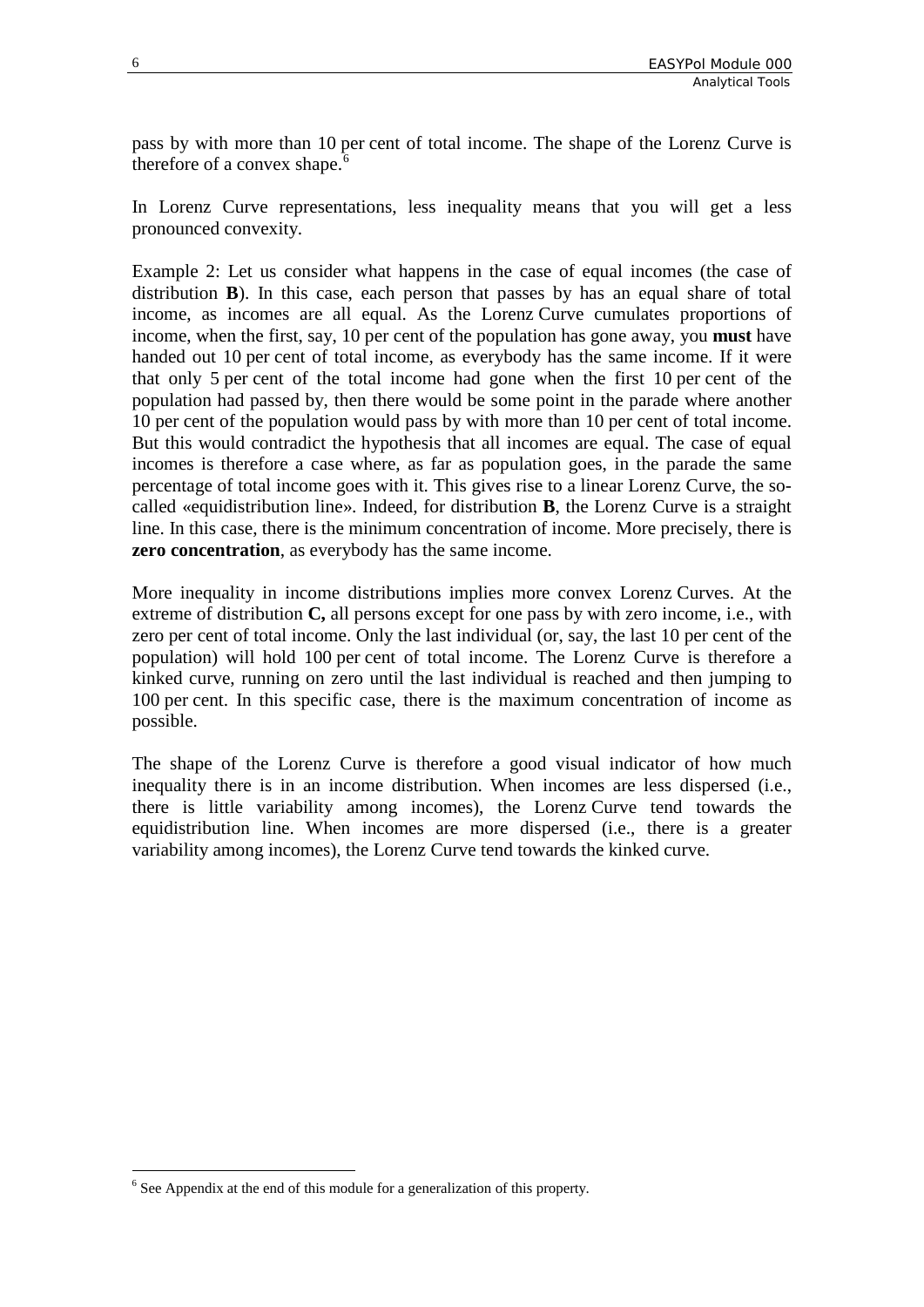| <b>Individuals</b> | Income<br>distribution A | Income<br>distribution B | <b>Income</b><br>distribution C |  |
|--------------------|--------------------------|--------------------------|---------------------------------|--|
|                    | 2,417                    | 8,347                    |                                 |  |
| 2                  | 7,800                    | 8,347                    |                                 |  |
| 3                  | 8,489                    | 8,347                    |                                 |  |
| 4                  | 10,072                   | 8,347                    |                                 |  |
| 5                  | 12,957                   | 8,347                    | 41,735                          |  |
| Total              | 41,735                   | 41,735                   | 41,735                          |  |





#### **5.2 Lorenz dominance and intersection**

**Lorenz dominance** of one income distribution over another occurs when, for any given cumulative proportion of population *p*, the Lorenz Curve of a given income distribution is above the Lorenz Curve(s) of the other distribution(s). Given the Lorenz Curve and its properties, the dominating Lorenz Curve implies an income distribution with less inequality.

However, there is no guarantee that given two income distributions one would Lorenzdominate. It may be the case that Lorenz Curves **intersect**. In this case, by considering only Lorenz Curves, nothing can be said about which income distribution has less inequality.

It is worth noting that Lorenz dominance is based on a visual inspection of a particular way of representing income distributions. In this sense, it is not really a canonical index, as Lorenz dominance by itself cannot answer the question: «How much less» unequal is the income distribution<sup>[7](#page-9-0)</sup>?

<span id="page-9-0"></span> <sup>7</sup> We will see later that Lorenz dominance is an important concept, as it implies a particular class of inequality measures, the **[Relative Inequality Indexes \(RII\)](http://www.fao.org/tc/easypol/output/glossary_term.asp?id=14926)**.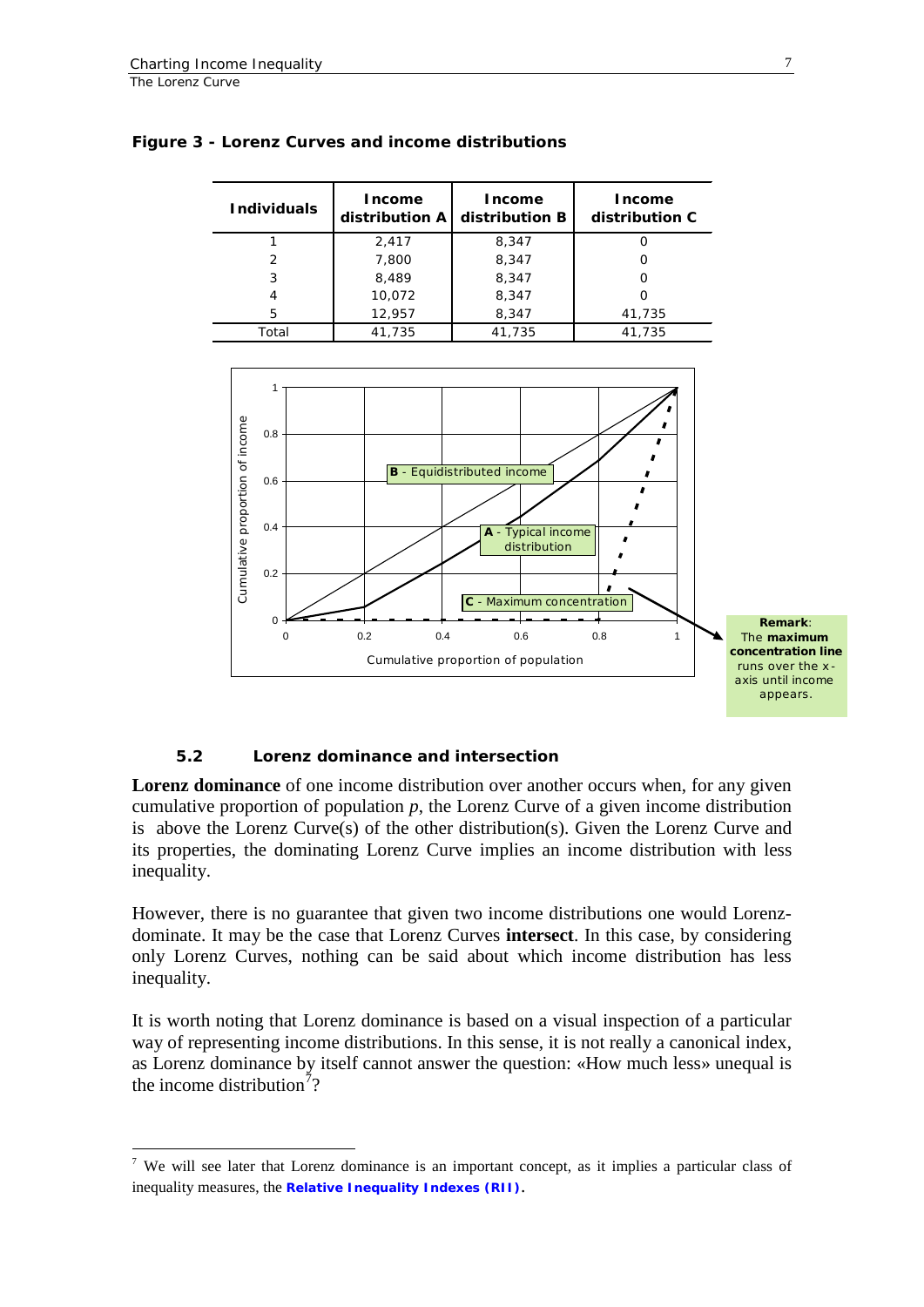All the properties of Lorenz dominance are the properties of the Lorenz Curve itself. There is only one important aspect of Lorenz dominance that is worth noting: **it is a partial ordering**. Lorenz Curves can indeed be used to rank income distributions according to their inequality, provided that they do not intersect. If they do, nothing can be said about income inequality.

Table 3, below, draws Lorenz Curves for three alternative income distributions. The first is the ordinary income distribution, income distribution **A**. The second and the third distributions (**X** and **Y** respectively) are obtained from the first by reducing the incomes of the poorest individuals and increasing incomes of the richest individuals, holding total income unchanged. In **Y**, income reductions and income increases are of greater intensity than in **X**.

| <b>Individuals</b> | <b>Income</b>  | <b>Income</b>  | Income         |
|--------------------|----------------|----------------|----------------|
|                    | distribution A | distribution X | distribution Y |
|                    | 2,417          | 417            | 117            |
| 2                  | 7,800          | 7,800          | 2,800          |
| 3                  | 8,489          | 8,489          | 8,489          |
| 4                  | 10,072         | 10,072         | 10,072         |
| 5                  | 12.957         | 14,957         | 20,257         |
| Total              | 41,735         | 41,735         | 41.735         |

#### **Table 3 - Lorenz dominance**

The graph associated to Table 3 depicts Lorenz Curves corresponding to each income distribution, obtained in the way described above. What is important in this context is the presence of Lorenz dominance. For example, the Lorenz Curve of income distribution **A** dominates both the Lorenz Curve of income distribution **X** and the Lorenz Curve of income distribution **Y**. In turn, the Lorenz Curve of income distribution **X** dominates the Lorenz Curve of income distribution **Y**. In all cases of Lorenz dominance, the dominating distribution has also less income inequality. This is the type of information you can get from Lorenz dominance.

However, it might be the case that Lorenz Curves intersect. Table 4, below, gives evidence of this possibility, by considering income distribution **A** and a transformation of it, **Z**, holding total income constant. As can easily be seen in the graph, there is a point where Lorenz Curves intersect. To the left of that point, the Lorenz Curve of income distribution **Z** dominates **A**. To the right of that point, the Lorenz Curve of income distribution **A** dominates **Z**. In this case, nothing can be said about which distribution has more income inequality.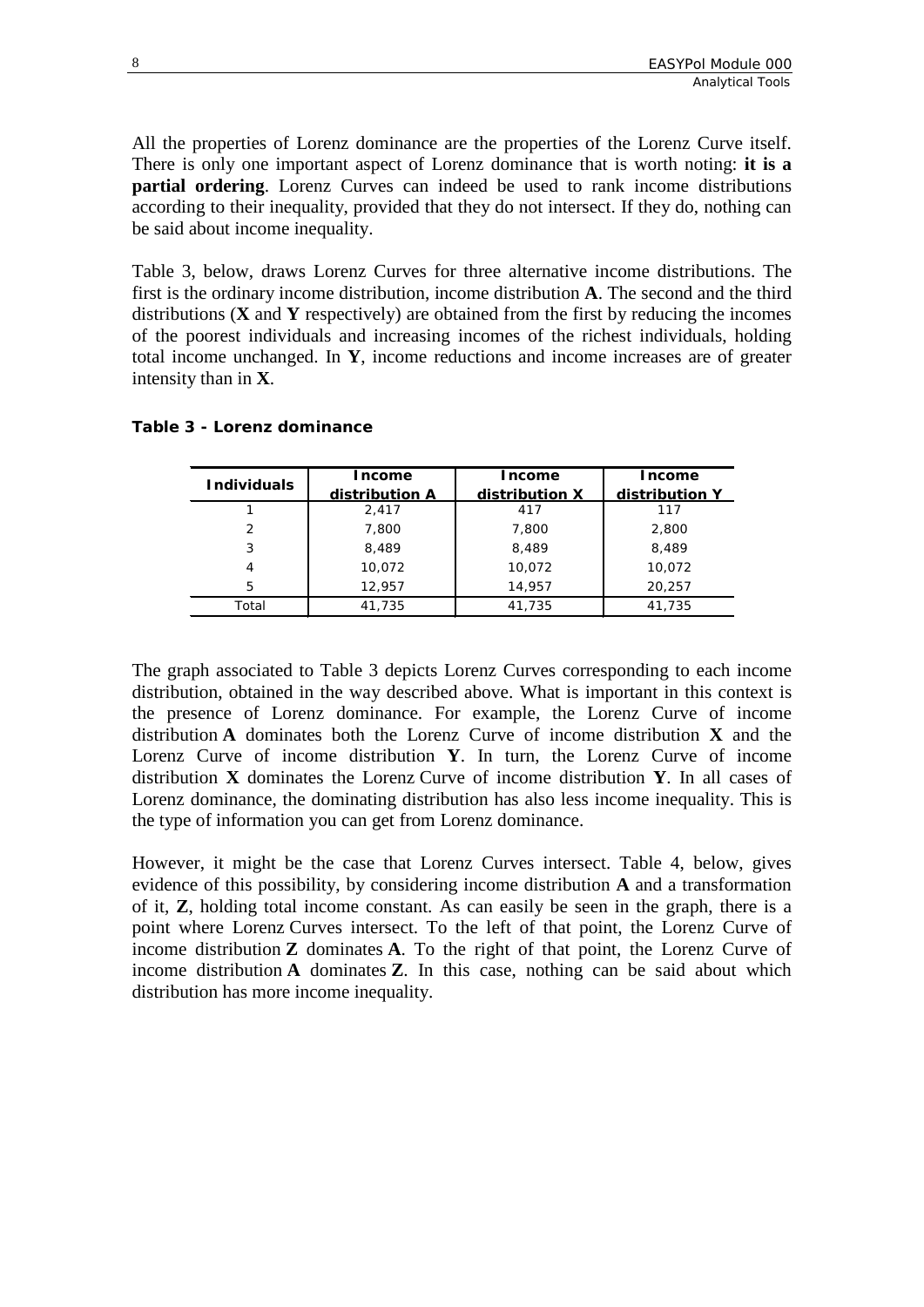#### **Table 4 - Lorenz Curve intersection**



#### **6 READERS' NOTES**

#### **6.1 Time requirements**

Time required to deliver this module is estimated at about three hours.

#### **6.2 EASYPol links**

The Lorenz Curve has a strict link with a very popular inequality index, the **[Gini Index](http://www.fao.org/tc/easypol/output/glossary_term.asp?id=14927)**. The Gini index and its correspondence with the Lorenz Curve will be discussed in the EASYPol Module 040: *[Inequality Analysis: The Gini Index.](http://www.fao.org/docs/up/easypol/329/gini_index_040en.pdf)*

Other useful links are:

EASYPol Module 008: *[Impacts of Policies on Poverty: Axioms for Poverty](http://www.fao.org/docs/up/easypol/321/axioms_pov_msmt_008en.pdf)  [Measurement](http://www.fao.org/docs/up/easypol/321/axioms_pov_msmt_008en.pdf)*.

EASYPol Module 032: *[Equivalence Scales: General Aspects](http://www.fao.org/docs/up/easypol/325/equiv_scales_general_032en.pdf)*.

The trainer may also consider the opportunity to present the relevant segments of the country case study based on real data in EASYPol Module 042: *[Inequality and Poverty](http://www.fao.org/docs/up/easypol/320/paraguay_cs_042en.pdf)  [Impacts of Selected Agricultural Policies:](http://www.fao.org/docs/up/easypol/320/paraguay_cs_042en.pdf) The Case of Paraguay.*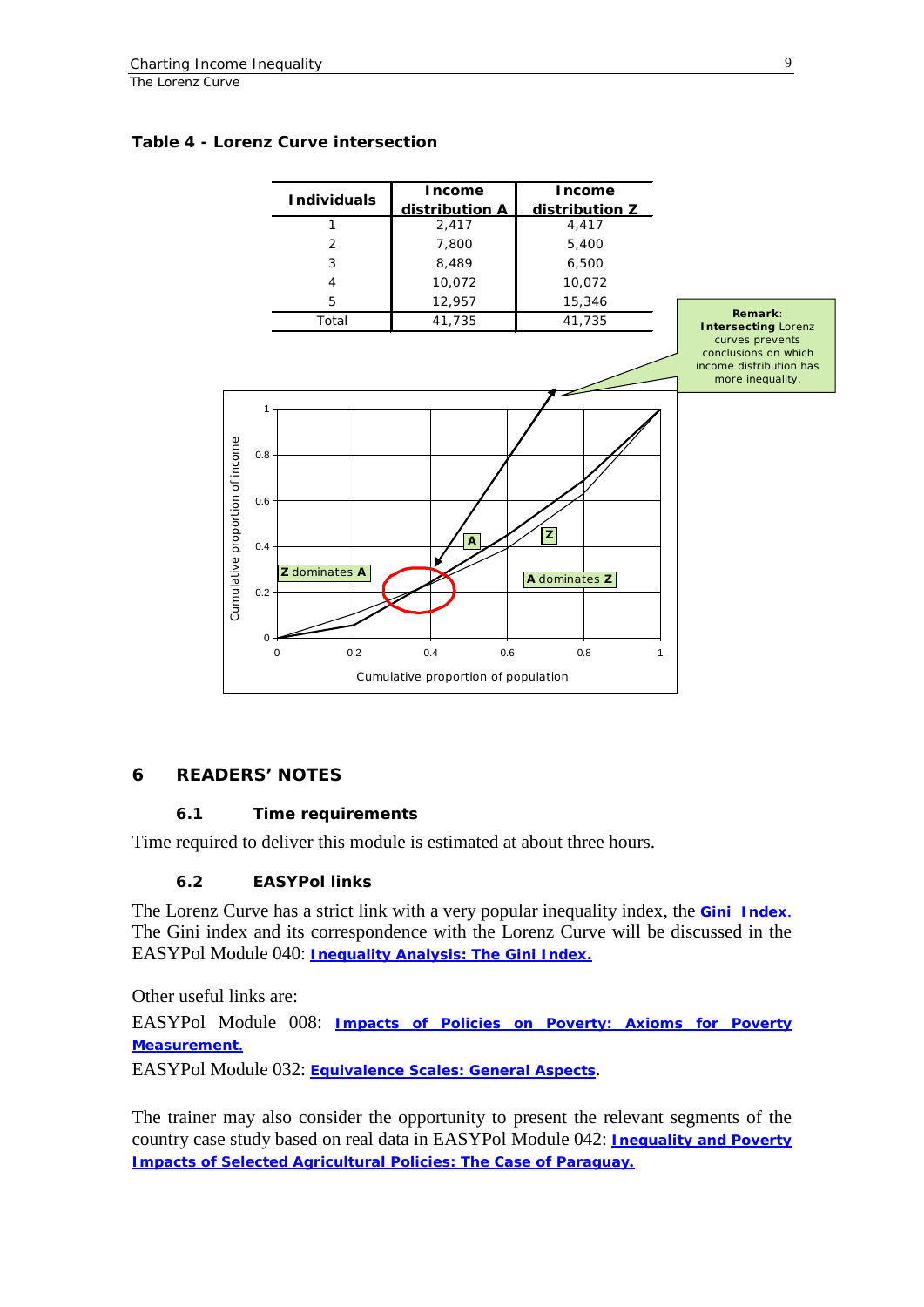#### **6.3 Frequently asked questions**

- $\checkmark$  How does the Lorenz Curve vary when the original income distribution is changed?
- $\checkmark$  What is the meaning of Lorenz dominance?
- $\checkmark$  Does the Lorenz Curve take into account the size of income or only the way in which income is distributed?
- $\checkmark$  What happens if Lorenz Curves intersect?
- $\checkmark$  Against which benchmark does Lorenz Curve measure inequality?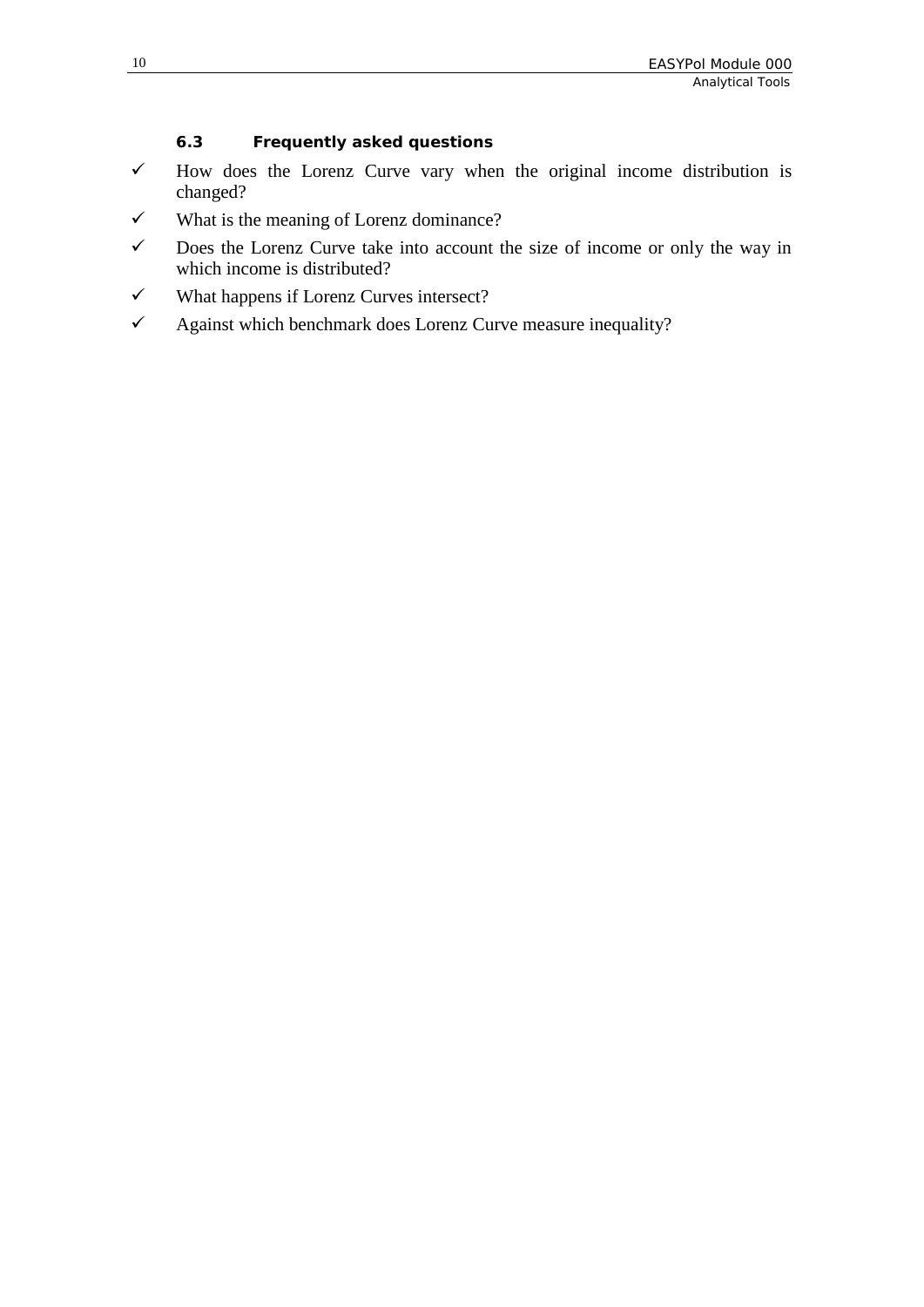#### **APPENDIX - LORENZ CURVE PROPERTIES**

As the Lorenz Curve is a relation between cumulative proportions, its initial point has coordinates  $(0,0)$  and its final point has coordinates  $(1,1)$ . If each individual had the same income the Lorenz Curve would be equal to the equidistribution line. Since incomes are not equal and poor individuals own proportionally less income than rich people, the Lorenz Curve will lie below the equidistribution line. In fact, in a standard income distribution the Lorenz Curve is a convex curve.

#### **Property 1**

The Lorenz Curve is a convex curve. The reason may be given in an intuitive way, considering that individual incomes  $y_i$ , in the Lorenz Curve, are lined up in ascending order. In other words, in a Lorenz Curve, it must be:

 $y_1 \le y_2 \le ... \le y_n$ 

Now, let us define the cumulative proportion of income and population as follows:

$$
q_i = \frac{y_1 + y_2 + \dots + y_i}{y_1 + y_2 + \dots + y_n} = \frac{y_1 + y_2 + \dots + y_i}{Y} \rightarrow \text{cumulative proportion of income}
$$
  

$$
p_i = \frac{i}{N} \rightarrow \text{cumulative proportion of population}
$$

The  $q_i$  's are therefore the values of the *y*-axis of the Lorenz Curve, while the  $p_i$ 's are the corresponding values of the *x*-axis. As incomes are lined up in ascending order, it must be that each *q* is greater than the *q* immediately before, i.e.:

$$
q_1\leq q_2\leq \ldots \leq q_n
$$

The way in which the *q*'s are defined, it follows that:

$$
q_i - q_{i-1} = \frac{y_1 + y_2 + \dots + y_{i-1} + y_i}{Y} - \frac{y_1 + y_2 + \dots + y_{i-1}}{Y} = \frac{y_i}{Y}
$$

i.e., any given income share is equal to the income shares cumulated until it subtracts all income shares cumulated beforehand. It thus follows that with incomes *y* lined up in ascending order it must be that:

[A.1] 
$$
q_1 - q_0 \le q_2 - q_1 \le q_3 - q_2 \le \dots \le q_n - q_{n-1}
$$

where  $q_0$ =0.<sup>[8](#page-13-0)</sup>

Now, let us consider what happens in Figure A-1, below, where only the initial part of the Lorenz Curve corresponding to a hypothetical income distribution is depicted. The points  $q_1$ ,  $q_2$  and  $q_3$  represent the cumulative heights of the Lorenz Curve for the first three individuals of this distribution. Let us now assume that instead of ending with the

<span id="page-13-0"></span><sup>&</sup>lt;sup>8</sup> This is a technical addition that does not change the result. Graphically, it allows the Lorenz curve to start from the origin.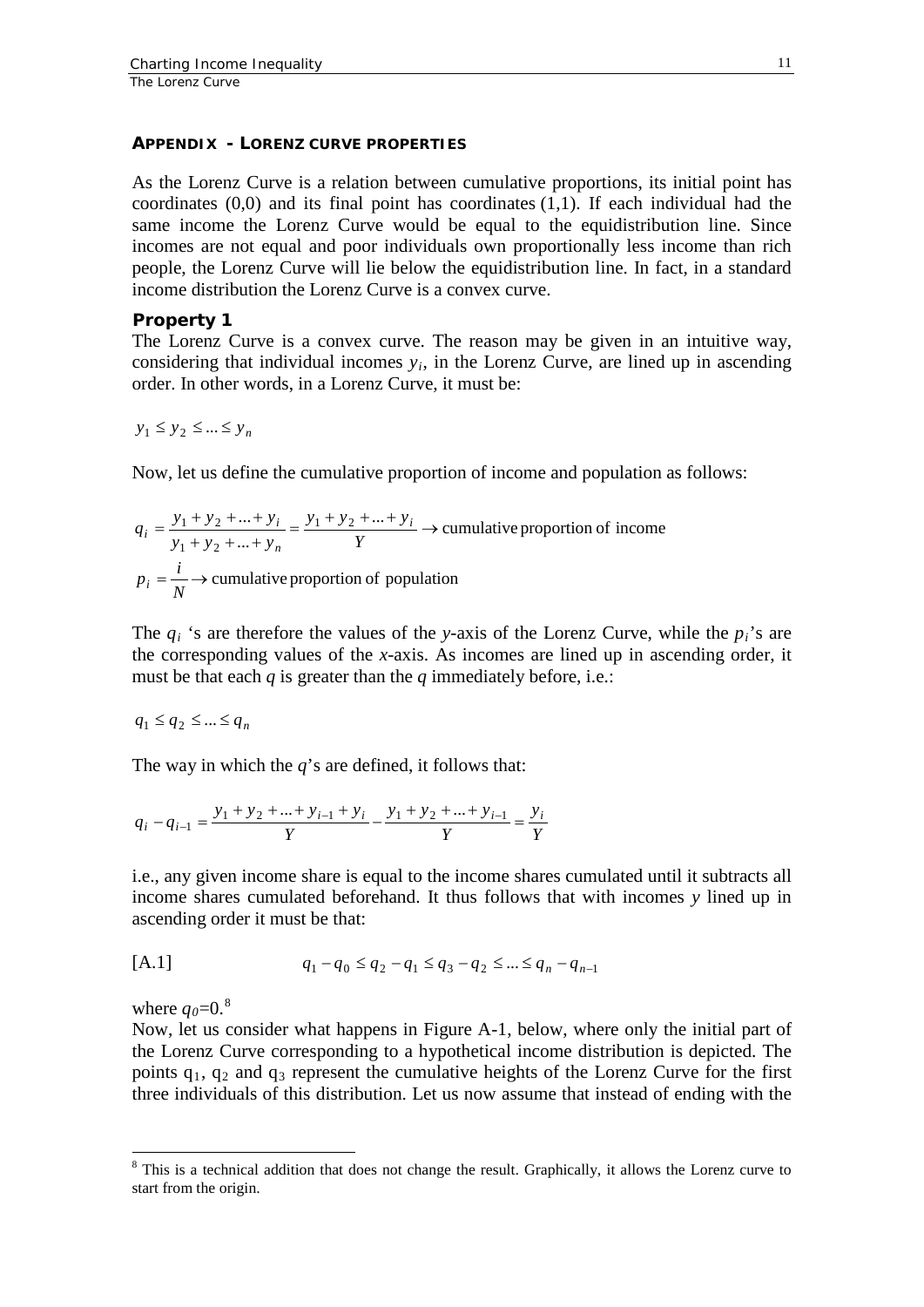small squared black box, the Lorenz Curve would end with the line joining  $q_3$  and  $q_4$ , introducing a non-convexity in the Lorenz Curve.

Each height may be decomposed as the difference between it and the height of the point before it. For example, height  $q_3$  (equivalent to HL in Figure A-1) can be decomposed in the segment  $H\mathbf{K}$  (the difference between  $q_3$  and  $q_2$ ), the segment  $\mathbf{K}$ **J** (the difference between  $q_2$  and  $q_1$ ) and the segment **JL** (the difference between  $q_1$  and  $q_0$ ). Analogously, height  $q_5$  can be decomposed in the segment  $DE$  (the difference between  $q_5$  and  $q_4$ ), **EH'** (the difference between  $q_4$  and  $q_3$ ), **H'K'** (the difference between  $q_3$ and  $q_2$ ), **K'J'** (the difference between  $q_2$  and  $q_1$ ) and **J'L'** (the difference between  $q_1$ and  $q_0$ ).

What is wrong with this latter decomposition? It does not satisfy condition [A.1]. By the way the Lorenz Curve is built, we know that condition [A.1] **must** always be satisfied. In Figure A-1 it is clearly the case that  $q_5-q_4$  is lower (and not greater as it should be) than  $q_4 - q_3$ , which contradicts condition [A.1]. This occurs because we have included non-convex segments in the Lorenz Curve. As condition [A.1] derives from the way the Lorenz Curve is built and since a non-convex segment violates condition [A.1], the Lorenz Curve cannot have non-convex segments.

**Figure A-1: The Lorenz Curve is convex**



By the way  $q_i$  and  $p_i$  are defined, it also clear that the initial coordinates of the Lorenz Curve  $(p_0, q_0)$  are at the point  $(0,0)$ , while the maximum coordinates of the Lorenz Curve  $(p_n, q_n)$  are at the point  $(1,1)$ .

#### **Property 2**

A useful property of the Lorenz Curve, which will be important later on, is that it is invariant to equi-proportional changes of the original distribution but not to equal absolute changes.

When all incomes are scaled by the same percentage factor, the Lorenz Curve does not change. This is so because scaling all incomes by the same percentage will also increase total incomes by the same percentage. Therefore, the heights of the Lorenz Curve (the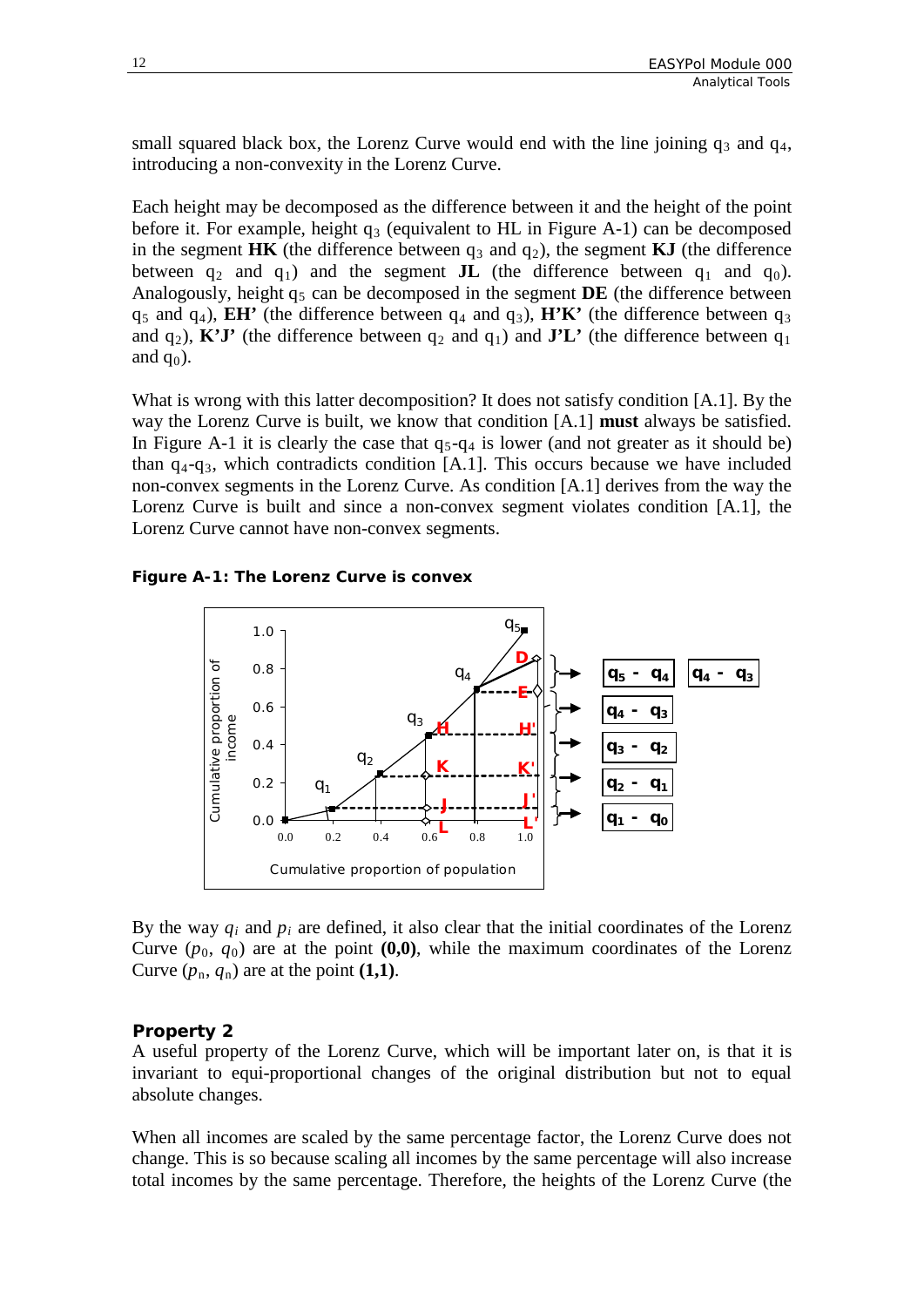*q*'s) do not change as all members at the numerator and the denominator are multiplied by the same constant:

$$
q_i = \frac{y_1(1.2) + y_2(1.2) + \dots + y_i(1.2)}{y_1(1.2) + y_2(1.2) + \dots + y_n(1.2)} = \frac{(1.2)[y_1 + y_2 + \dots + y_i]}{(1.2)Y} = \frac{[y_1 + y_2 + \dots + y_i]}{Y}
$$

When all incomes are added or subtracted by the same absolute amount, the Lorenz Curve does instead change, as in that case the numerator and the denominator of the heights *q* do not change in the same proportion.

Table A-1, below, illustrates the case, considering income distribution **A** and two alternative distributions obtained from **A**, the first by multiplying all incomes in **A** by 1.2 (distribution **X**) and the second by adding 2,000 to all incomes in **A** (distribution **Y**).



**Table A-1: The Lorenz Curve is scale invariant**

The graph associated to Table A-1 shows the outcome in terms of theLorenz Curve. Two of them perfectly superimpose (**A** and **X**), while the other (**Y**) is closer to the equidistribution line than the other two. This property is formally defined by saying that the **Lorenz Curve is scale invariant and not translation invariant.**[9](#page-15-0) Whenever

<span id="page-15-0"></span><sup>–&</sup>lt;br>9 See EASYPol Module 008: : *Impacts of Policies on Poverty: Axioms for Poverty [Measurement](http://www.fao.org/docs/up/easypol/321/axioms_pov_msmt_008en.pdf)*.

<sup>&</sup>lt;sup>10</sup> EASYPol Module 002: **Social Welfare Analysis of Income Distributions: Ranking Income** *[Distributions with Generalised Lorenz Curves](http://www.fao.org/docs/up/easypol/306/swa_gen_lorenzcurves_002en.pdf).*